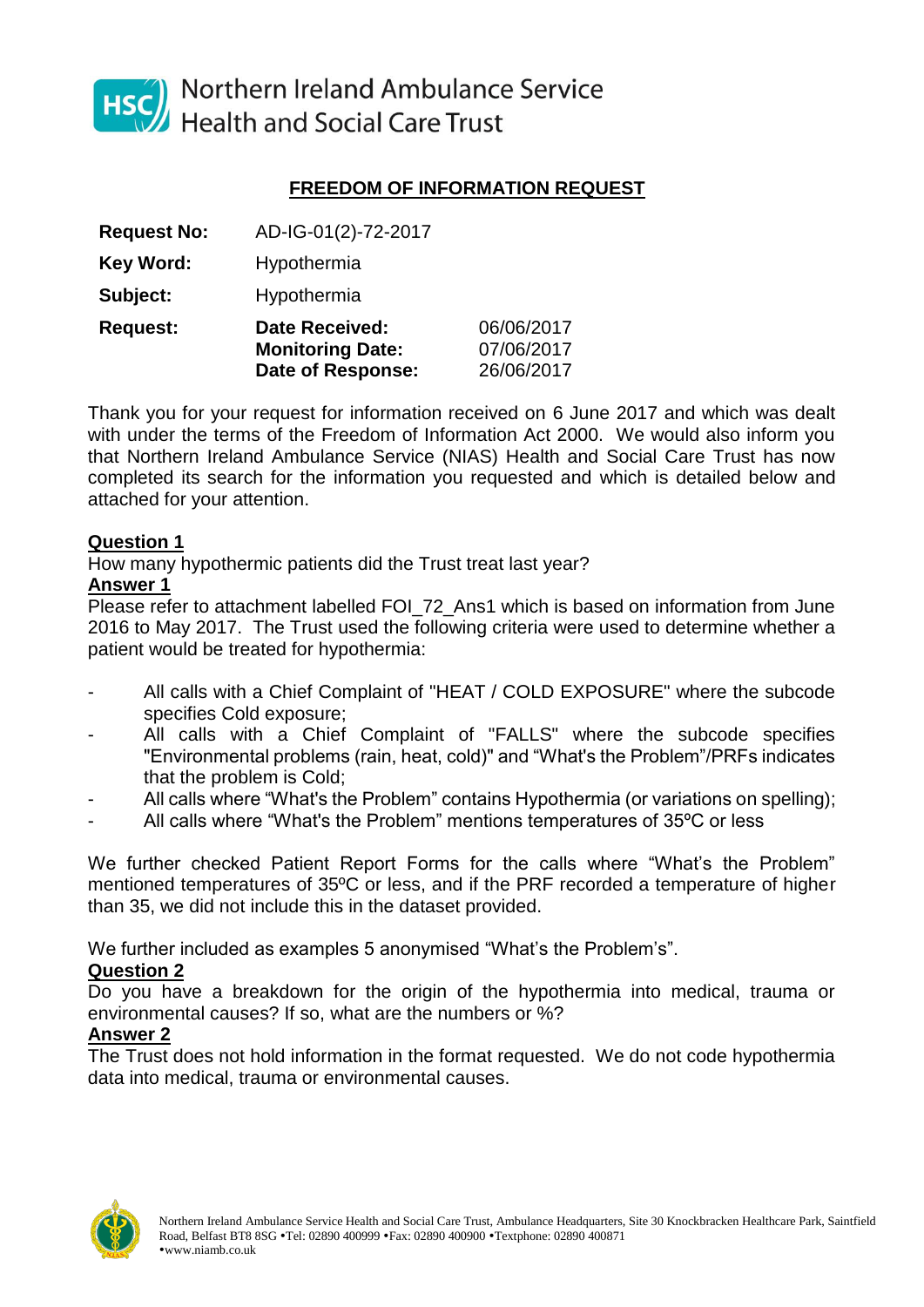## **Question 3**

Has your Trust ever used warmed IV fluids prehospitally?

## **Answer 3**

Yes. NIAS A&E ambulances and rapid response cars are all routinely equipped with a fluid warmer device

## **Question 4**

What method of warming do you use? Eg in-line warming device, ambulance warmer drawer, other.

### **Answer 4**

A&E ambulances and rapid response vehicles are fitted with an electrically heated fluid warming pouch capable of holding approximately 3 litres of intravenous fluid

## **Question 5**

How long have you been using this method?

#### **Answer 5**

10 years plus

## **Question 6**

What are the identifying details of any purchased warming devices by make, model, cost? **Answer 6**

The Trust uses the Napier Quill 'Emergo Thermo Bag'. The current cost of the bag is £421.60 and they are fitted to all A&E ambulances, rapid response cars and Officers vehicles (a fleet of circa 200 vehicles). There are additional costs for vehicle fitting kits and vehicle fitting, though these elements of cost are not readily available. Based on the Trust's five year rolling fleet replacement programme, a reasonable estimate of the total annual costs of the warming devices would be around 40 vehicles per annum at £500 each for the equipment and fitting (approximately £20k per annum)

## **Question 7**

How successful have you found each method?

#### **Answer 7**

Only one method has been used and therefore we do not hold any comparative data. No formal assessment of the clinical effectiveness has been undertaken by our service

I hope the above and attached fully assists you. If you are dissatisfied in any way with the handling of your request, you have the right to request a review. You should do this as soon as possible, or in any case within two months of the date of issue of this letter.

Please note that, under the Re-use of Public Sector Information Regulations, if you wish to publish or otherwise use this information besides for your own means, you will need to seek our permission to do so.

In the event that you require a review to be undertaken, you can do so by writing to the Finance and ICT Director, Northern Ireland Ambulance Service (NIAS) HSC Trust, Site 30, Knockbracken Healthcare Park, Saintfield Road, Belfast, BT8 8SG.

If following an internal review, carried out by an independent decision maker, you remain dissatisfied in any way with the handling of the request, you may make a complaint under Section 50 of the Freedom of Information Act, to the Information Commissioner's Office and ask that they investigate whether the Trust has complied with the terms of the Freedom of Information Act. You can write to the Information Commissioner at: